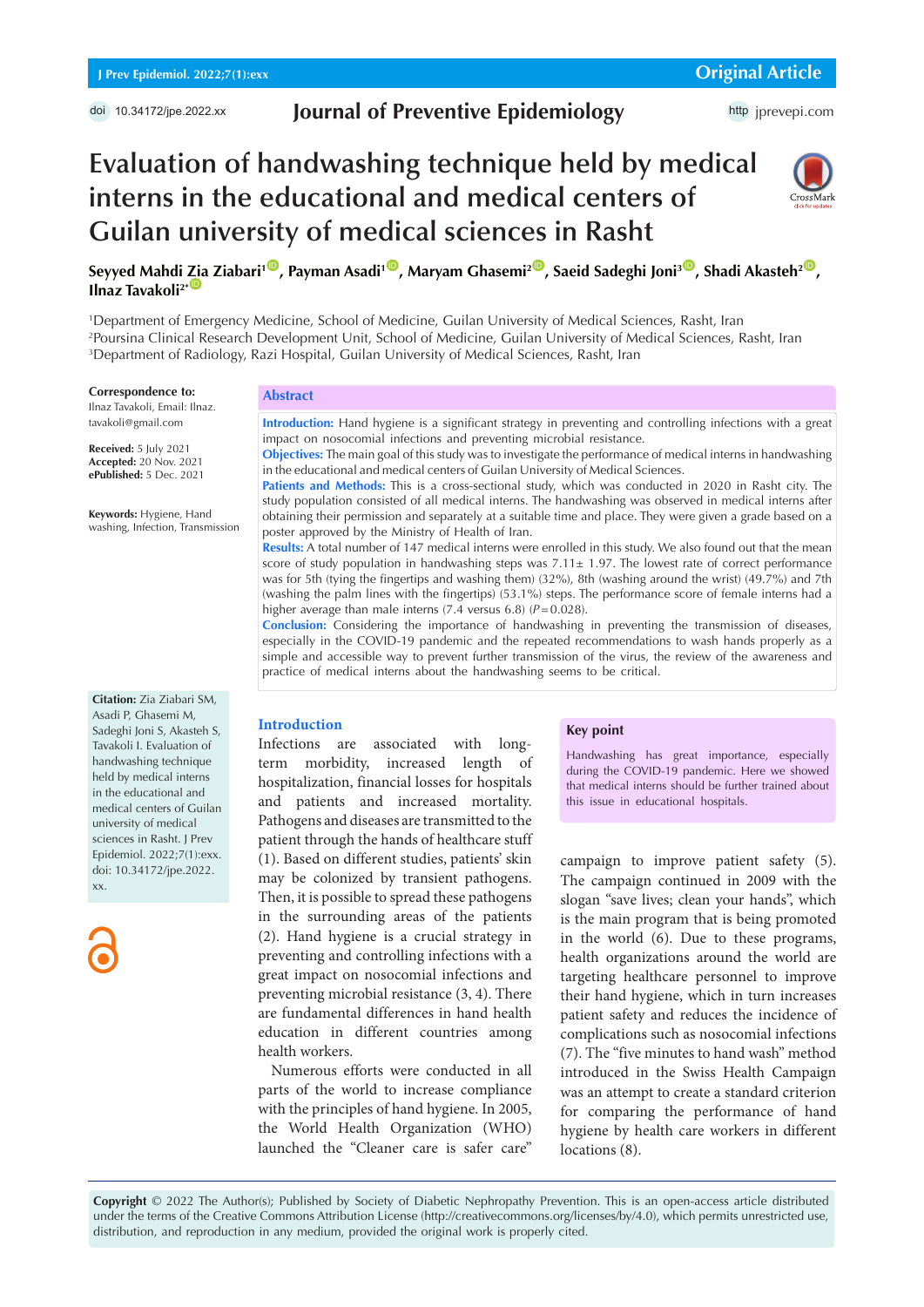#### Zia Ziabari SM et al

Studies have indicated that the correct hand washing technique is as follows: 1) Wet hands with water and use soap or water and alcohol based solutions. 2) First, rub the palms together and wash. Then wash the fingers on the back and then face to face. 3) Wash the thumbs in a circular motion. Tie the fingertips together and wash well. 4) Wash for at least 20 seconds. 5) If the hands are washed with soap, rinse with water after conducting the steps (9, 10).

Hospital-borne infections cause many problems for the health system throughout the world. They have a multifactorial origin, but proper hand washing by stuff can prevent the spread (11). In addition, due to the prevalence of COVID-19 and its lethality and also high transmission rate, hygiene in healthcare centers has become an important issue (12). The main transmission method of COVID-19 is through respiratory organs but as studies have indicated, transmission can also occur through direct contact with an infected person or indirect contact with surfaces in the environment or objects such as a thermometer employed by an infected patient. According to the literature, the WHO has a special emphasis on standard and principled hand washing as one of the ways to prevent the transmission of COVID-19, especially in medical stuff, which should be accompanied by professional training for this personnel (4, 13).

## **Objectives**

Unfortunately, few studies were conducted on staff training and their use of proper handwashing recommendations all over the world, while we know that this issue has a significant impact on preventing the transmission of infections in hospitals. The main goal of this study was to investigate the performance of medical interns in handwashing in educational and medical centers of Guilan University of Medical Sciences located in Rasht city.

#### **Patients and Methods**

#### *Study design*

This cross-sectional study was conducted in 2020 in educational and medical centers of Guilan University of Medical Sciences in Rasht city. The study population consisted of all medical interns in University of Medical Sciences.

The inclusion criterion was; being a medical intern at Guilan University of Medical Sciences for at least two months and signing the informed consent to participate in this study. The exclusion criterion was participants who decided to exit the study.

The handwashing was observed in medical interns after getting their permission and separately at a suitable time and place. They were given a grade based on a poster approved by the ministry of health of Iran installed in these centers (14). Scoring was conducted based on the items in the image. According to the protocol, the intern should; 1) Wet his/her hands and then soak them in soap. 2) wash

his/her palms together. 3) Wash between the fingers on the back. 4) Wash between the fingers face to face. 5) Tie his/ her fingertips together and wash well. 6) Wash the thumbs separately and thoroughly. 7) Wash the palm lines with his/her fingertips. 8) Wash the wrists of both hands. 9) Dry his/her hands with a tissue. 10) Close the tap with the same tissue and throw that in trash bin.

## **Data analysis**

After collecting the study information from the study checklist, data were imported to Statistical Package for the Social Sciences (SPSS) software version 24. To determine the performance score, average, standard deviation, minimum, maximum and 95% confidence interval of the average were employed. To determine the status or quality of the intern's performance in handwashing, frequency and relative frequency and also 95% frequency interval have been employed. Chi-square test was applied to compare the performance status of interns in terms of age, gender, stage of internship, completion of surgery stage and location of internship at the time of study. The significance level of tests was considered with *P* <0.05.

## **Results**

Around 147 medical interns were enrolled in this study based on inclusion and exclusion criteria. Demographic data showed that the mean age of the study population was  $25.8 \pm 2.7$  years. The minimum age of them was 23-year-old and the maximum was 46-years-old. About 57% of the population were females and 43% were males. Furthermore, 46.3% of the study population were in the second six months of the internship.

The mean score of study population in handwashing steps was  $7.11 \pm 1.97$ . Analysis of handwashing steps indicated that 100% of interns conducted the first and second steps correctly and the lowest rate of correct performance was in the 5<sup>th</sup> step (32%), 8<sup>th</sup> (49.7%) and 7<sup>th</sup> steps (53.1%). These data are summarized in [Table 1.](#page-1-0)

[Table 2](#page-2-0) indicates the performance status based on the classification of variables. According to the data in this table, 6.8% of the interns had poor performance in the sense that their average score was less than 3.33% and

<span id="page-1-0"></span>

| Table 1. Frequency distribution of hand washing steps in the samples |  |  |  |  |  |
|----------------------------------------------------------------------|--|--|--|--|--|
|----------------------------------------------------------------------|--|--|--|--|--|

|             |     | <b>Correct</b> |              | <b>Wrong</b> |         |
|-------------|-----|----------------|--------------|--------------|---------|
|             | N   | $\%$           | N            | $\%$         | P value |
| $1st$ step  | 147 | 100            | $\mathbf{0}$ | $\mathbf{0}$ |         |
| $2nd$ step  | 147 | 100            | 0            | $\mathbf{0}$ |         |
| $3rd$ step  | 132 | 89.8           | 15           | 10.2         |         |
| $4th$ step  | 95  | 64.6           | 52           | 35.4         |         |
| $5th$ step  | 47  | 32             | 100          | 68           |         |
| $6th$ step  | 95  | 64.6           | 52           | 35.4         | 0.001   |
| $7th$ step  | 78  | 53.1           | 69           | 64.9         |         |
| $8th$ step  | 73  | 49.7           | 74           | 50.3         |         |
| $9th$ step  | 114 | 77.6           | 33           | 22.4         |         |
| $10th$ step | 115 | 78.2           | 32           | 21.8         |         |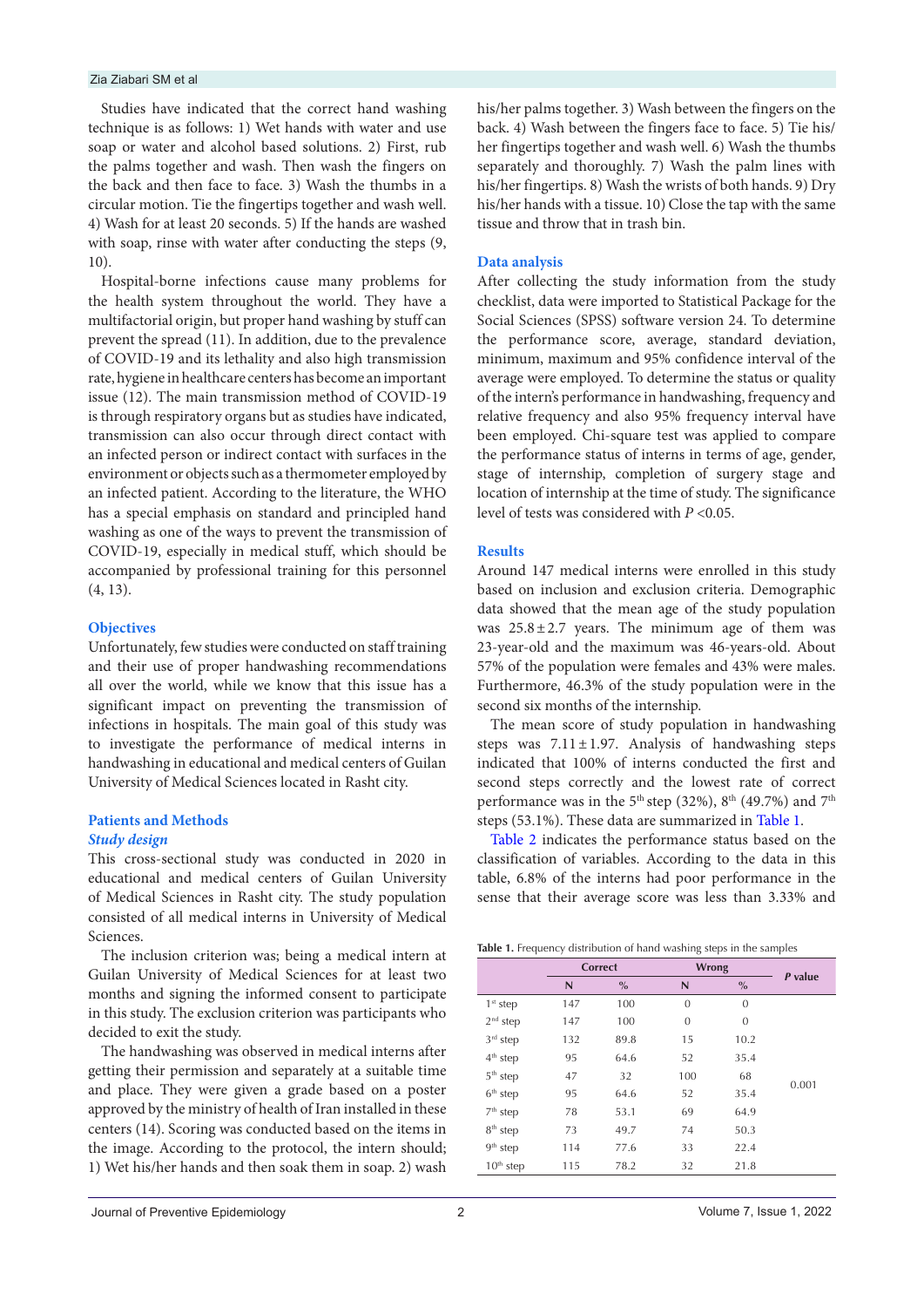<span id="page-2-0"></span>**Table 2.** Frequency distribution of the studied samples according to the quality of hand washing

|                         |        | N  | $\%$  |       | 95% Confidence interval |  |
|-------------------------|--------|----|-------|-------|-------------------------|--|
|                         |        |    |       | Lower | <b>Upper</b>            |  |
| Quality of hand washing | Poor   | 10 | 6.80  | 3.55  | 11.73                   |  |
|                         | Medium | 77 | 52.38 | 44.33 | 60.34                   |  |
|                         | Good   | 60 | 40.82 | 33.11 | 48.88                   |  |

52.38% scored between 3.33% to 6.66T and only 40.8% of interns scored above 6.66.

According to the data, the performance score of interns by gender had a statistically significant difference (*P=*0.028), therefore the performance score of female interns had a higher average than male interns (7.4 versus 6.8). Frequency distribution of handwashing quality by gender was statistically significant in borderline (*P=*0.05). The percentage of "good" handwashing quality in female interns was 18% higher than male interns (48.8% versus 30%); however, these differences were not significant in terms of age group (*P=*0.436). We also found no significant differences between handwashing scores and stage of their internship (*P=*0.06).

#### **Discussion**

Hand hygiene is recognized as a primary and important measure in preventing the spread of microorganisms. Handwashing has been shown to prevent nosocomial infections. Despite the simplicity of hand hygiene protocols, compliance by health workers is sometimes inadequate and below 40%. Pittet et al reported that the hand hygiene match between doctors and nurses at a hospital in Geneva was approximately 30-50% (15). Other studies have shown more optimistic results, with a compliance rate of 59-80% (16,1716). Here in the present study, we showed that the mean score of handwashing steps was 7.11± 1.97.

As mentioned handwashing plays an important role in reducing the transmission of infections such as diarrhea, pneumonia, influenza and intestinal worms and neonatal infections. Hand hygiene also affects the control of diseases in home and commercial food preparation (18-20). Studies have shown that hand hygiene is the only effective way to reduce the costs and global burden of diseases (21). In the present study, the mean age of participants was 25.8± 2.7 years and the majority of whom were female (57%). Since, the status is assessed according to a protocol published by the ministry of health, which includes 10 steps; the lowest percentage of performance is in item 5 (tying the fingertips and washing them), 8 (washing around the wrist) and 7 (washing the palm lines with the fingertips), respectively. These results indicate that the details of hand washing should be practiced and repeated and more training should be conducted on the trainees.

In the study by Erasmus et al, 313 medical students were assessed. Adherence to handwashing was strongly influenced by students' attitudes, self-efficacy while habits were not associated with knowledge and risk acceptance (22). In the study conducted by Pitett et al in Switzerland, the extent to which adherence to the principles of hand hygiene and nosocomial infections was observed before and after the handwashing campaign. Staff compliance increased from 48% to 66% and nosocomial infections decreased from 16.9% to 9.2% (15). These data show the importance of education in handwashing in medical staff. In another study conducted to review barriers to handwashing and risk factors for non-compliance with handwashing instructions, adherence to hand hygiene principles was 48% and the average number of observed opportunities was 2834.

In the study by Albughbish et al, the rate of observance of hand hygiene in intensive care unit (ICU) staffs was 57.2% and in the study by Zandiyeh et al, the rate of adherence of the medical staff of the operating room of Hamadan educational hospitals to handwashing protocols was 53% (23,24). They explained that lack of equipment and infrastructure, lack of sufficient knowledge in the field of disease transmission, culture and religious beliefs are among the reasons reported by poor adherence to health principles by medical staff (23,24).

Likewise, Kamran et al in a study on medical and nursing students found that both groups had a positive attitude and moderate knowledge about handwashing (25). Accordingly, the study by Lawson et al examined the effect of poster training on hanwashing and showed the adherence to principled washing after the intervention increased, which was significantly higher in women (26). Our results are in line with these findings. In our study, female interns performed handwashing better than the men. To change the behavior of students, they should first be educated about the benefits and evidence of handwashing and its effect on disease prevention. These studies have explained that failure to follow the hygiene and principles of handwashing by health workers and medical students can occur for several reasons, including lack of time, cold water that shortens the washing time, underestimation of hand-transmitted diseases and forgetting the correct way of washing.

As mentioned above, factors such as forgetting the correct way of handwashing, lack of time and lack of facilities such as soap and water or antiseptic solutions and lack of sufficient training to provide accurate information can be one of the roots of non-observance of hand hygiene principles. Considering these factors and preparing, a questionnaire to assess the knowledge and attitudes of medical students can provide more information in this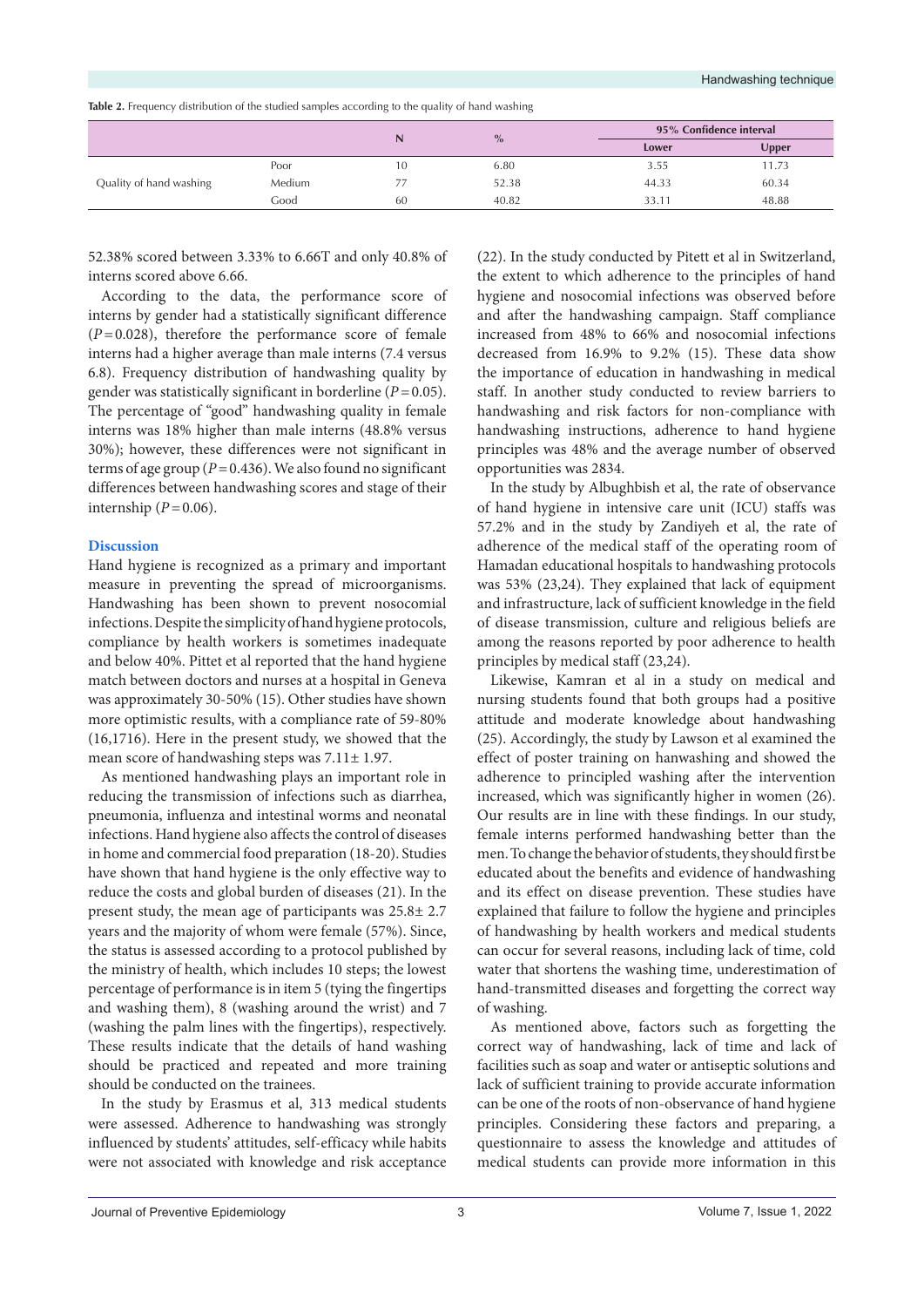### Zia Ziabari SM et al

regard. On the other hand, designing future studies as an intervention could be helpful.

#### **Conclusion**

Considering the importance of handwashing in preventing the transmission of diseases, especially in the COVID-19 pandemic and the repeated recommendations of the WHO to wash hands properly as a simple and accessible way to prevent further transmission of the virus, review of the awareness and practice of medical interns about handwashing seems to be critical. We indicated that the knowledge and practice of the participants is necessary.

#### **Limitations of the study**

Restricted study population and inability to perform training sessions for students before the study were the main limitations of our survey. We recommend further studies on larger populations should be conducted.

#### **Conflicts of interest**

None declared.

#### **Ethical issues**

The research followed the tenets of the Declaration of Helsinki. The Ethics Committee of Guilan University of Medical Sciences approved this study (IR.GUMS.REC.1399.141). Accordingly, written informed was consent taken from all participants before any intervention. This study was extracted from M.D., thesis of Shadi Akasteh at this university (Thesis#633325). Accordingly, ethical issues (including plagiarism, data fabrication, double publication) were completely observed by the authors.

#### **Authors' contribution**

SMZZ and PA contributed to substantial contributions to the conception or design of the work, drafting the work, final approval of the version to be published, agreement to be accountable for all aspects of the work in ensuring that questions related to the accuracy or integrity of any part of the work are appropriately investigated and resolved. MG and SSJ contributed to design of the work, revising the work critically for important intellectual content, final approval of the version to be published, agreement to be accountable for all aspects of the work in ensuring that questions related to the accuracy or integrity of any part of the work are appropriately investigated and resolved. SA and IT contributed to final approval of the version to be published, agreement to be accountable for all aspects of the work in ensuring that questions related to the accuracy or integrity of any part of the work are appropriately investigated and resolved. All authors participated in preparing the final draft of the manuscript, revised the manuscript and critically evaluated the intellectual contents. All authors have read and approved the content of the manuscript and confirmed the accuracy or integrity of any part of the work.

#### **Funding/Support**

 This study was supported by a research grant from vice chancellor for research of Guilan university of medical sciences (Grant #633325).

#### **References**

- 1. Franco-Paredes C, Marcos LA, Henao-Martínez AF, Rodríguez-Morales AJ, Villamil-Gómez WE, et al. Cutaneous Mycobacterial Infections. Clin Microbiol Rev. 2018;32:e00069-18. doi: 10.1128/CMR.00069-18.
- 2. Schulz A, Jiang L, de Vor L, Ehrström M, Wermeling F, Eidsmo

L, Melican K. Neutrophil Recruitment to Noninvasive MRSA at the Stratum Corneum of Human Skin Mediates Transient Colonization. Cell Rep. 2019;29:1074-1081.e5. doi: 10.1016/j.celrep.2019.09.055.

- 3. Boyce JM. Current issues in hand hygiene. Am J Infect Control. 2019;47S:A46-A52. doi: 10.1016/j.ajic.2019.03.024.
- 4. Cavanagh G, Wambier CG. Rational hand hygiene during the coronavirus 2019 (COVID-19) pandemic. J Am Acad Dermatol. 2020;82:e211. doi: 10.1016/j.jaad.2020.03.090.
- 5. Tartari E, Abbas M, Pires D, de Kraker MEA, Pittet D. World Health Organization SAVE LIVES: Clean Your Hands global campaign-'Fight antibiotic resistance-it's in your hands'. Clin Microbiol Infect. 2017;23:596-598. doi: 10.1016/j. cmi.2017.04.021.
- 6. Saito H, Kilpatrick C, Pittet D. The 2018 World Health Organization SAVE LIVES: Clean Your Hands Campaign targets sepsis in health care. Intensive Care Med. 2018;44:499-501. doi: 10.1007/s00134-018-5097-9.
- 7. Caris MG, Labuschagne HA, Dekker M, Kramer MHH, van Agtmael MA, Vandenbroucke-Grauls CMJE. Nudging to improve hand hygiene. J Hosp Infect. 2018;98:352-8. doi: 10.1016/j.jhin.2017.09.023.
- 8. Seimetz E, Kumar S, Mosler HJ. Effects of an awareness raising campaign on intention and behavioural determinants for handwashing. Health Educ Res. 2016;31:109-20. doi: 10.1093/her/cyw002.
- 9. Deschênes P, Chano F, Dionne LL, Pittet D, Longtin Y. Efficacy of the World Health Organization-recommended handwashing technique and a modified washing technique to remove Clostridium difficile from hands. Am J Infect Control. 2017;45:844-8. doi: 10.1016/j.ajic.2017.04.001.
- 10. Siddiqui N, Friedman Z, McGeer A, Yousefzadeh A, Carvalho JC, Davies S. Optimal hand washing technique to minimize bacterial contamination before neuraxial anesthesia: a randomized control trial. Int J Obstet Anesth. 2017;29:39-44. doi: 10.1016/j.ijoa.2016.09.006.
- 11. Hanefeld J, Powell-Jackson T, Balabanova D. Understanding and measuring quality of care: dealing with complexity. Bull World Health Organ. 2017;95:368-374. doi: 10.2471/ BLT.16.179309.
- 12. Lin C, Lau AKH, Fung JCH, Guo C, Chan JWM, Yeung DW, et al. A mechanism-based parameterisation scheme to investigate the association between transmission rate of COVID-19 and meteorological factors on plains in China. Sci Total Environ. 2020;737:140348. doi: 10.1016/j.scitotenv.2020.140348.
- 13. Lin YH, Liu CH, Chiu YC. Google searches for the keywords of "wash hands" predict the speed of national spread of COVID-19 outbreak among 21 countries. Brain Behav Immun. 2020;87:30-32. doi: 10.1016/j.bbi.2020.04.020.
- 14. Abdi M. Coronavirus disease 2019 (COVID-19) outbreak in Iran: Actions and problems. Infect Control Hosp Epidemiol. 2020;41:754-5. doi: 10.1017/ice.2020.86.
- 15. Pittet D, Hugonnet S, Harbarth S, Mourouga P, Sauvan V, Touveneau S, Perneger TV. Effectiveness of a hospital-wide programme to improve compliance with hand hygiene. Infection Control Programme. Lancet. 2000 Oct 14;356:1307- 12. doi: 10.1016/s0140-6736(00)02814-2.
- 16. Novák M, Breznický J, Kompaníková J, Malinovská N, Hudečková H. Impact of hand hygiene knowledge on the hand hygiene compliance. Med Glas (Zenica). 2020;17:194-9. doi: 10.17392/1051-20.
- 17. Azim S, Juergens C, McLaws ML. An average hand hygiene day for nurses and physicians: The burden is not equal. Am J Infect Control. 2016;44:777-81. doi: 10.1016/j.ajic.2016.02.006.
- 18. Blencowe H, Cousens S, Mullany LC, Lee AC, Kerber K, Wall S, Darmstadt GL, Lawn JE. Clean birth and postnatal care